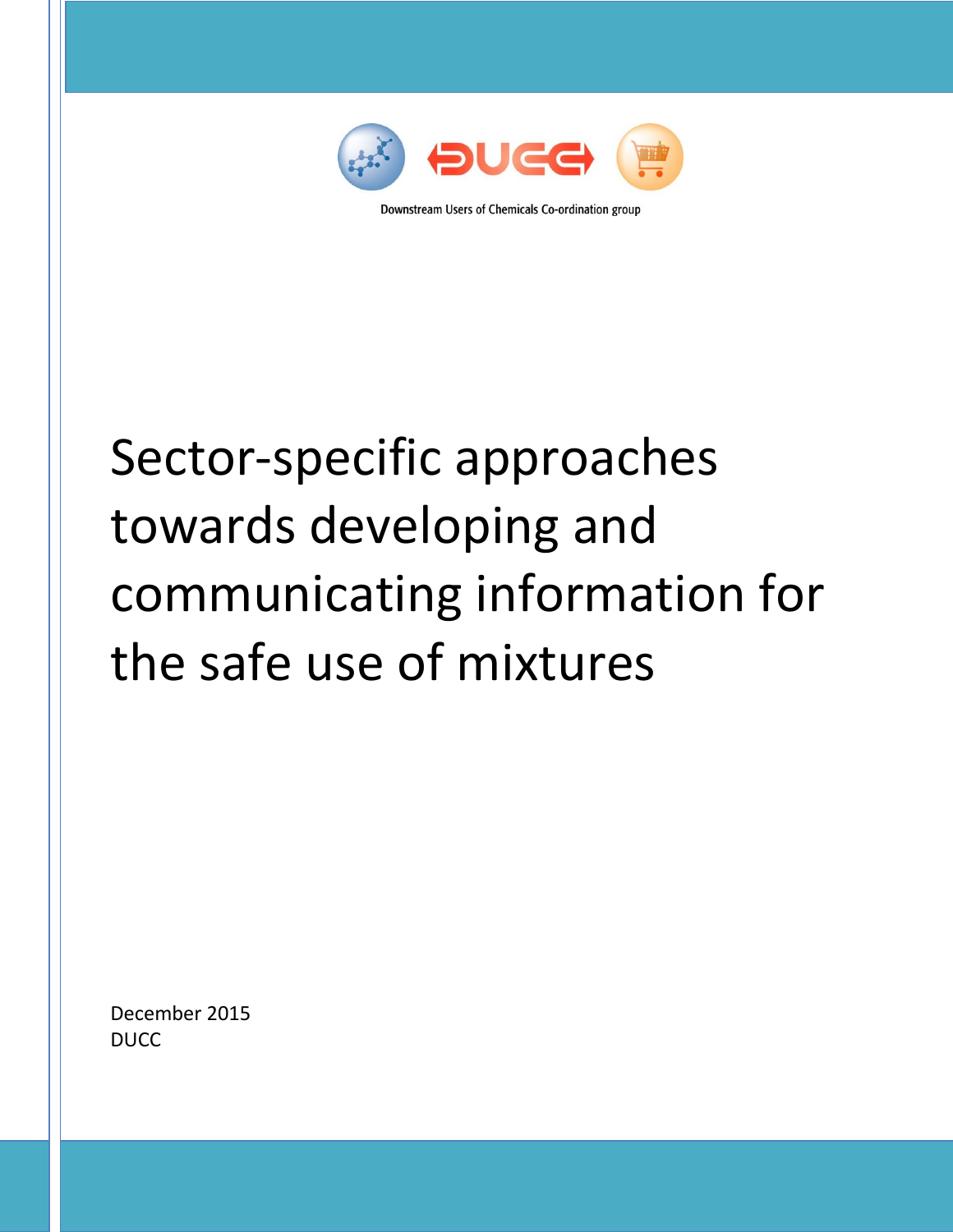

# **Table of Contents**

| Foreword                                                                                          |  |
|---------------------------------------------------------------------------------------------------|--|
| 1.                                                                                                |  |
| The DUCC 'bottom-up' approaches for the safe use of mixtures, including the SWEDs and the<br>1.1. |  |
| Sector Use Maps and SWEDs - sector-specific Workers Exposure Description  2                       |  |
| How can the formulators use the SWEDs/SUMIs that have been developed by the sector<br>1.2.        |  |
| How will the supply chain communication work with the integration of the concept of SWEDs<br>1.3. |  |
| 2.                                                                                                |  |
| 2.1.<br>2.2.<br>2.3                                                                               |  |
|                                                                                                   |  |
|                                                                                                   |  |
|                                                                                                   |  |
|                                                                                                   |  |
| Annex 4 - Representatives of the DUCC Mixtures TF who have contributed to the development of this |  |
|                                                                                                   |  |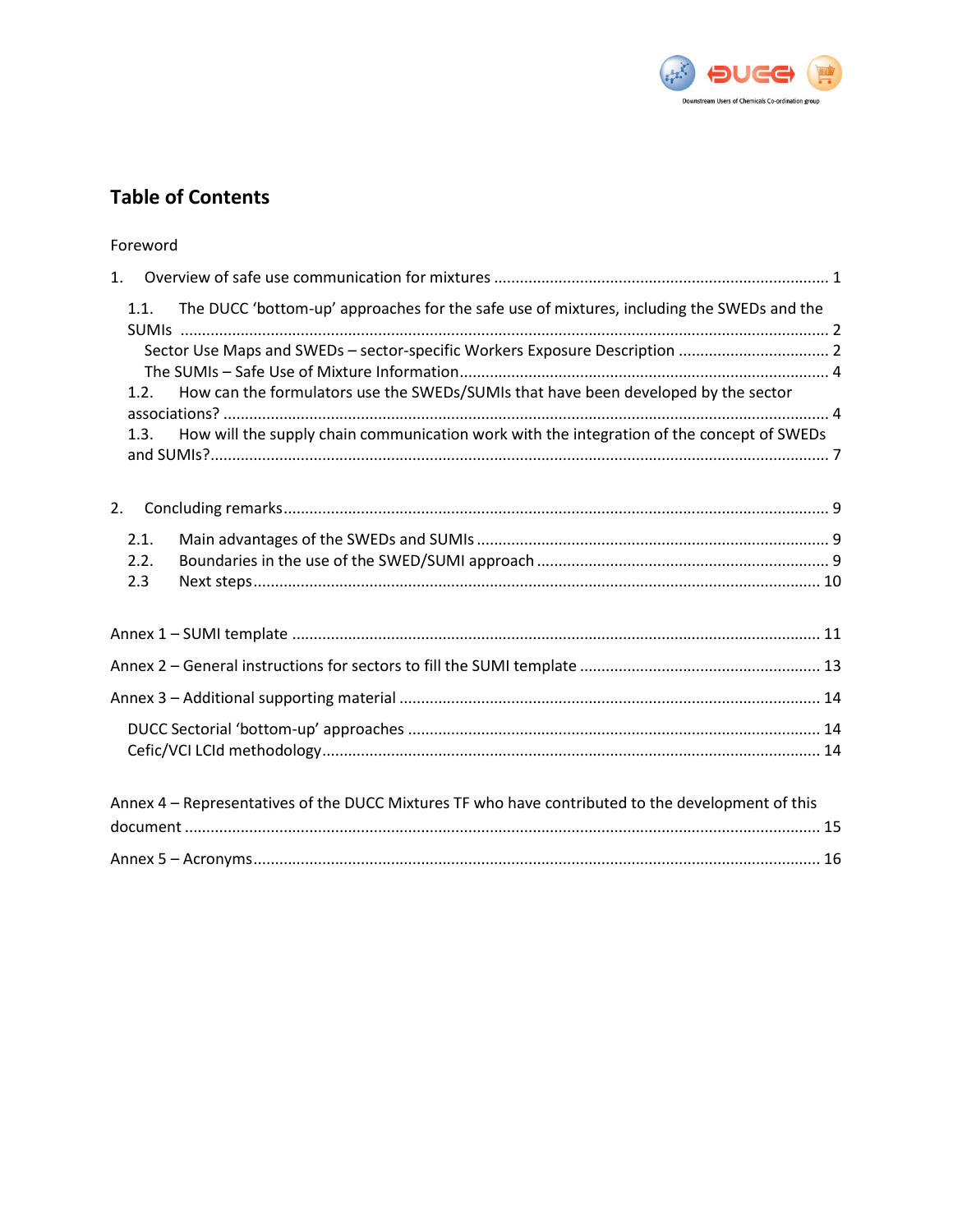

## <span id="page-2-0"></span>**Foreword**

This explanatory document was developed by **DUCC member associations** representing companies that use chemicals to formulate mixtures as finished products for end users, including professional and industrial users.

This explanatory document is issued by the DUCC<sup>1</sup> Mixtures Task Force (participant DUCC members: A.I.S.E., CEPE, EFCC, FEA, Fecc and FEICA), which developed a communication format in the context of the following two actions of the CSR/ES Roadmap<sup>2</sup>:

- Action 4.4: Further develop the **methodology** to link the **substance-related** safety advice in the exposure scenarios with the communication on safe use of (substances in) **mixtures**.
- Action 5.1: Analyse the **information needs** of the different **end-user** groups and **improve** the **presentation of information** on **safe use of mixtures** in the safety data sheet (either in exposure scenarios or in the main body of the document).

DUCC members developed 'bottom-up' approaches for deriving information on the safe use of mixtures, one of the main elements of such approaches being the SUMIs – Safe Use of Mixtures Information. The SUMIs are intended to include simplified and tailored information on the safe use of mixtures, which will be appended to or incorporated in a Safety Data Sheet. The other common element of the approaches is the SWEDs – sector-specific Workers Exposure Descriptions, which are the basis of the SUMIs content. A template for the SWEDs is being discussed under the following action of the CSR/ES Roadmap:

Action 2.3.A.: Exposure assessment inputs for workers

The 'bottom-up' terminology has been initially applied to the DUCC project to distinguish it from the 'top-down' approach that was being initiated by suppliers' sector associations, namely Cefic and VCI. Whilst the 'bottom-up' concept has as a starting point the information on the uses of the mixtures, the 'top-down' approach starting point is the information from the substances that constitute the mixture, more specifically, the substances that are seen as contributing more to the exposure, for each endpoint. This type of approach is considered by the project group to be less practical for mixtures for end-users.

During the development of the DUCC project it was understood that the focus is more on developing 'communication formats' to be used for the communication on safe use of mixtures, both upstream (SWEDs) and downstream (SUMIs) within the existing boundaries of REACH.

This document provides some background information about the concept of the 'bottom-up' approach, focusing on the SUMIs and its objectives, providing as well a template. Sectors who may wish to develop SUMIs can find useful considerations about the concept. The document assumes that the user has some knowledge about supply chain communication under REACH, sector use mapping tables, exposure assessment and exposure scenarios.

 $<sup>1</sup>$  For a glossary of terms and acronyms, see annex 5.</sup>

<sup>&</sup>lt;sup>2</sup> CSR/ES Roadmap <u>website</u>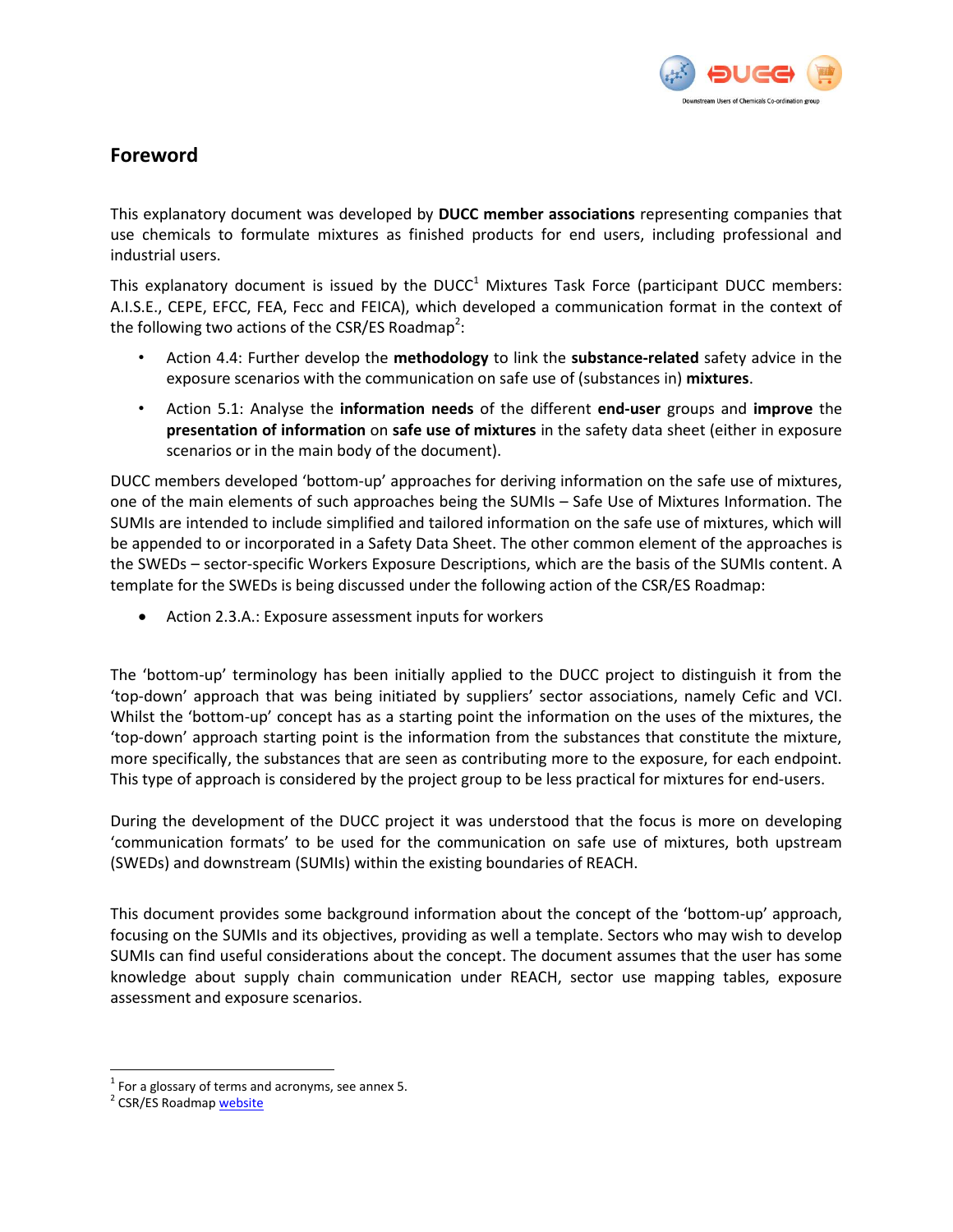

DISCLAIMER: This document has been prepared by DUCC member associations. It is made freely available. The proposed SUMI template is offered in utmost good faith and the information this document contains is believed to be correct. Its authors do not assume any liability for any inaccuracy or incompleteness found in the content, neither do they assume liability for any use made of the document content or for companies' assessments.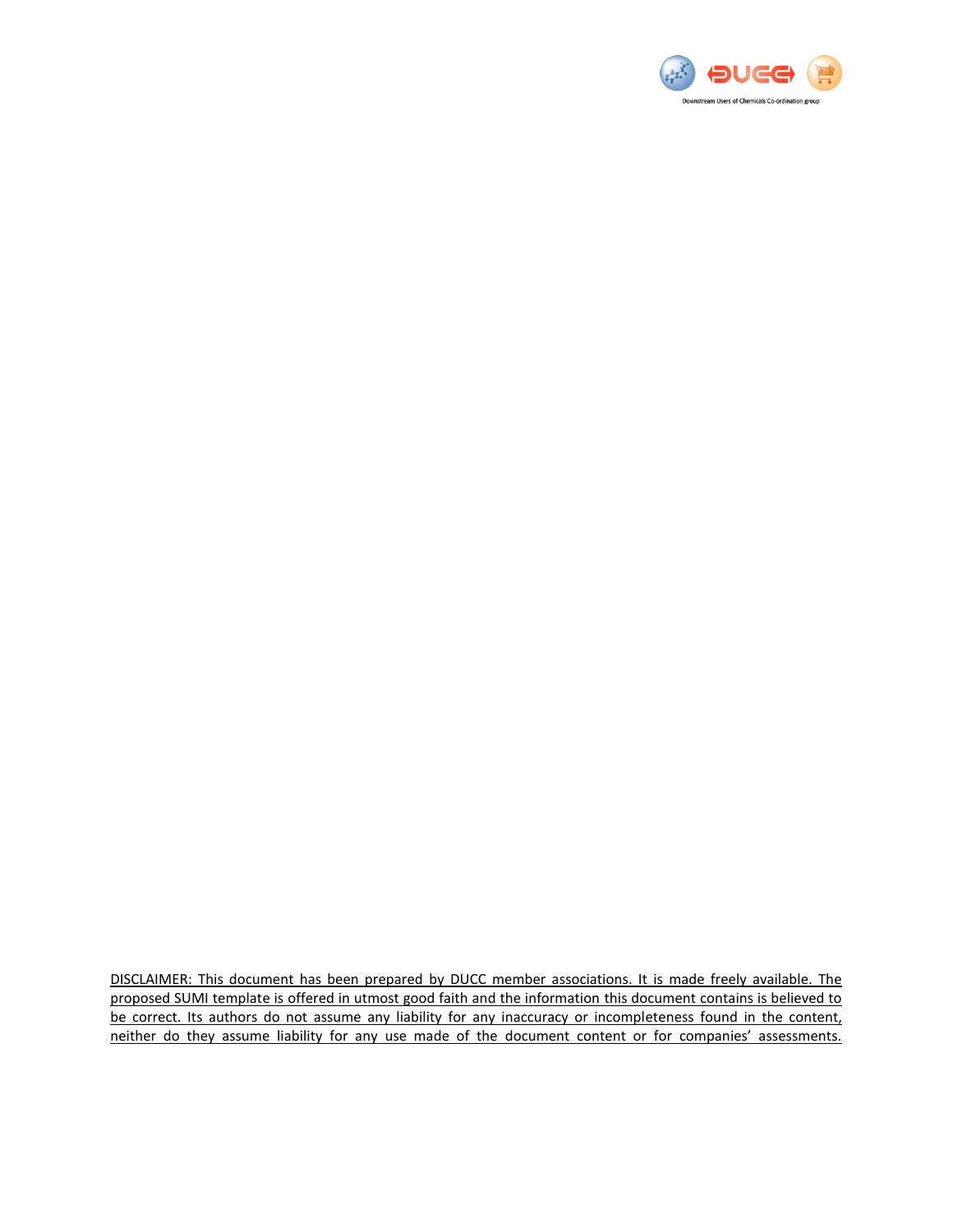

## <span id="page-4-0"></span>**1. Overview of safe use communication for mixtures**

The requirement to communicate an Exposure Scenario (ES) down the supply chain, strictly speaking and as defined in the REACH legal text, applies only to substances and not to mixtures<sup>3</sup>.

In the case of mixtures for which a safety data sheet (SDS) is legally required, i.e. mixtures meeting the criteria for classification in accordance with CLP Regulation (EC) No 1272/2008, hereunder referred to as "classified", and that contain one or more registered substances for which an extended SDS has been received, downstream users (DUs) must provide their customers (professional or industrial end-users) with information on the hazards of their mixtures and conditions of safe use of the mixtures, including advice on Risk Management Measures (RMM) and Operational Conditions (OC).

According to REACH, the formulators need to:

 $\overline{a}$ 

- check whether the OC/RMM related to the intended uses of the mixture and to the uses that they have been made aware of are covered in the incoming SDSs/ESs of the substances<sup>4</sup>;
- forward relevant information on safe use for the substances contributing to the classification of the mixture. As mentioned above, for classified mixtures, it is **mandatory to provide SDSs to professional and industrial users**. Relevant information contained in incoming ESs of substances must be reflected in the SDSs of mixtures, i.e. must be converted into information for the safe use of mixtures<sup>5</sup>.

To meet the latter requirement, three options are proposed in practice<sup>6</sup>:

| Option 1   Integrate the information into the main body of the SDS                              |
|-------------------------------------------------------------------------------------------------|
| Option 2   Append safe use information for the mixture to the SDS                               |
| Option $3$ Attach the relevant exposure scenarios for the substances in the mixture as an annex |

The formulator will choose, on a case-by-case basis, which option is the best. The process should be as efficient as possible, proportionate to the risk and relevant and understandable to the recipients.

For more information on these options, please check the DUCC paper on ["How exposure scenario](http://ducc.eu/documents/15%2011%202012_DUCC%20recommendation%20on%20ES%20information%20for%20safe%20use%20of%20mixtures.pdf)  [information on substances can be converted into information for the](http://ducc.eu/documents/15%2011%202012_DUCC%20recommendation%20on%20ES%20information%20for%20safe%20use%20of%20mixtures.pdf) **safe use of mixtures**".

<sup>&</sup>lt;sup>3</sup> ECHA "<u>[Guidance on the compilation of safety data sheets](http://echa.europa.eu/documents/10162/13643/sds_en.pdf)</u>" (Version 3.1, November 2015, p. 26, footnote 29).

<sup>&</sup>lt;sup>4</sup> Art. 37 (5): "Any downstream user shall identify, apply and where suitable, recommend, appropriate measures to adequately control risks identified in any of the following: (a) the safety data sheet(s) supplied to him; (b) his own chemical safety assessment; (c) any information on risk management measures supplied to him in accordance with Article 32."

<sup>&</sup>lt;sup>5</sup> Art. 31 (7): "Any downstream user shall include relevant exposure scenarios, and use other relevant information, from the safety data sheet supplied to him when compiling his own safety data sheet for identified uses."

<sup>&</sup>lt;sup>6</sup> ECHA "[Guidance for downstream users](http://echa.europa.eu/documents/10162/13634/du_en.pdf)" (version 2.1., October 2014, p. 85), ECHA "Guidance on the compilation of safety data [sheets](http://echa.europa.eu/documents/10162/13643/sds_en.pdf)" (Version 3.1, November 2015, section 2.23., pp. 26-27) and Cefic "REACH Practical Guide on Exposure Assessment and [Communication in the Supply Chains, Part III: Mixtures](http://www.cefic.org/Documents/IndustrySupport/REACH_Practical_Guide_Part_III_Mixtures_FINAL_CEFIC.pdf) under REACH" (March 2010, pp. 14-15)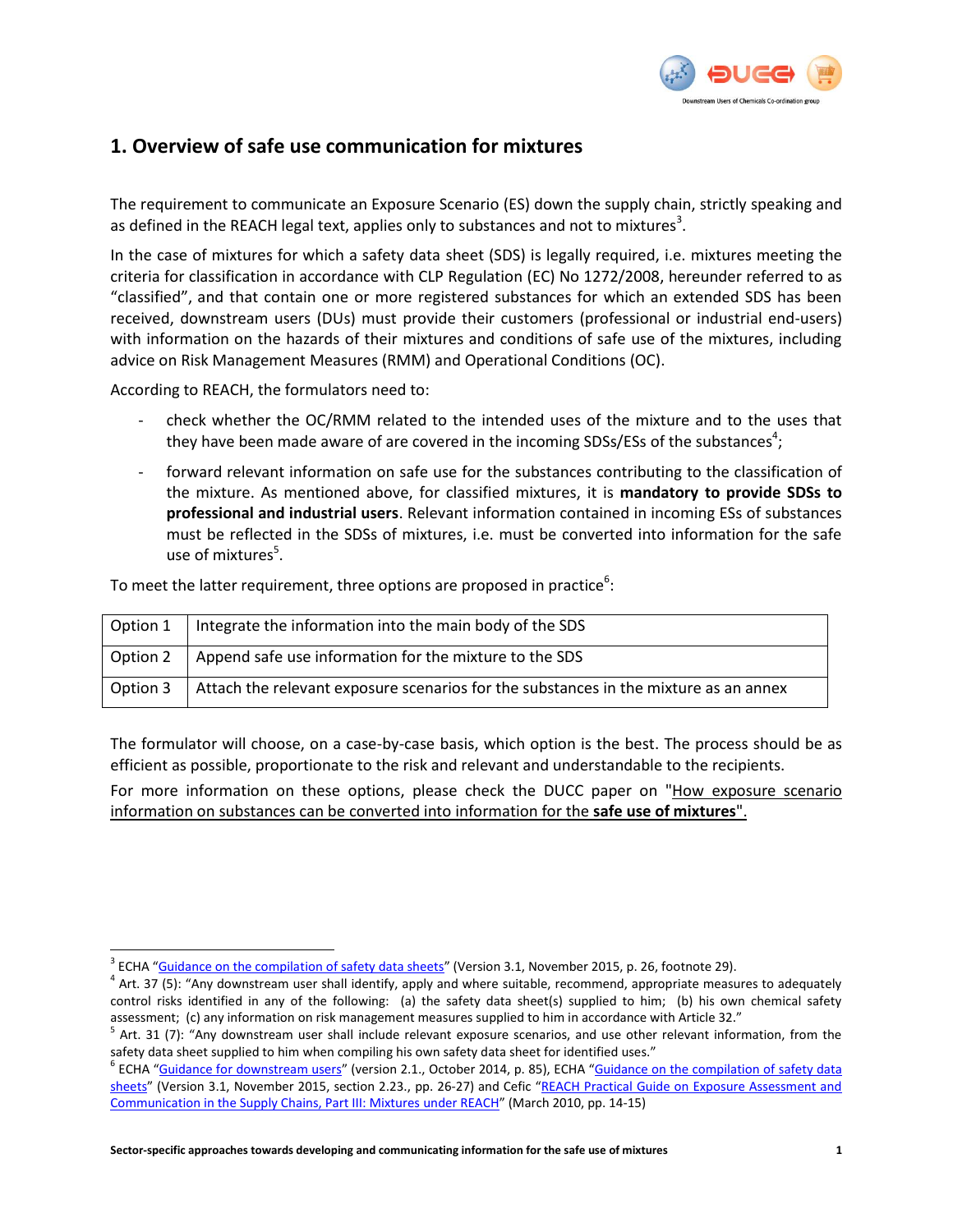

## <span id="page-5-0"></span>**1.1. The DUCC 'bottom-up' approaches for the safe use of mixtures, including the SWEDs and the SUMIs**

DUCC members have started this project with the following objectives:

- To help their member companies in complying with their obligation to provide safe use information for classified mixtures (as explained above)
- To develop meaningful, tailored information for professional and industrial end-users of mixtures, by ensuring consistent translation of the substances' ESs
- To cover the majority of uses within a sector
- To simplify communication with raw material suppliers

#### <span id="page-5-1"></span>**Sector Use Maps and SWEDs – sector-specific Workers Exposure Description**

Many formulators are represented within a sector organisation, which in many cases facilitates communication along the REACH supply chain by analysing typical end-uses within their sector. They can therefore create documents describing the 'average' and 'standard' conditions for each relevant end-use within the sector. The documents that contain sets of information describing the relevant uses for the sector are the so called '**use mapping tables**' or '**sector use maps**'. Within these documents, the uses are described by:

- the use descriptors<sup>7</sup>,
- relevant Operational Conditions (OC) and Risk Management Measures (RMM) (duration, PPE, …)
- as well as, any additional information that is found to be relevant<sup>8</sup>

The 'sector use maps' are a means to communicate to the registrants about the conditions under which those typical (end-) uses take place. The registrants can make use of that information to:

- (i) cover the majority of (end-) uses of mixtures from a sector in their Chemical Safety Report, ensuring representativeness
- (ii) perform the Chemical Safety Assessment, with relevant and realistic information provided by the sector.

The 'sector use maps' typically cover three aspects: the environmental, worker and consumer exposure. Similarly to the overall 'sector use maps' template, three individual templates exist (or are under finalization at the time of writing) for each of these three components of the 'sector use maps' that are known as 'exposure assessment inputs'. This project is focusing on the workers exposure for which the corresponding exposure assessment input are the SWEDs  $-$  Sector-specific Worker Exposure Description<sup>9</sup>. The other exposure assessment inputs are the SpERCS – specific Environmental Release

<sup>&</sup>lt;sup>7</sup> ECHA Guidance on [Use descriptor system \(Chapter R.12\)](http://echa.europa.eu/documents/10162/13632/information_requirements_r12_en.pdf)

 $^8$  It shall be noted that, at the time of writing of this document, the template for the 'sector use maps' is also under revision as part of actions 2.1 and 2.7. of th[e CSR/ES Roadmap.](http://echa.europa.eu/en/regulations/reach/registration/information-requirements/chemical-safety-report/csr-es-roadmap) The new template will be called "improved use maps".

<sup>&</sup>lt;sup>9</sup> The SWEDs are the scope of Action 2.3.A. of the [CSR/ES Roadmap,](http://echa.europa.eu/en/regulations/reach/registration/information-requirements/chemical-safety-report/csr-es-roadmap) please consult the dedicated website for updated information.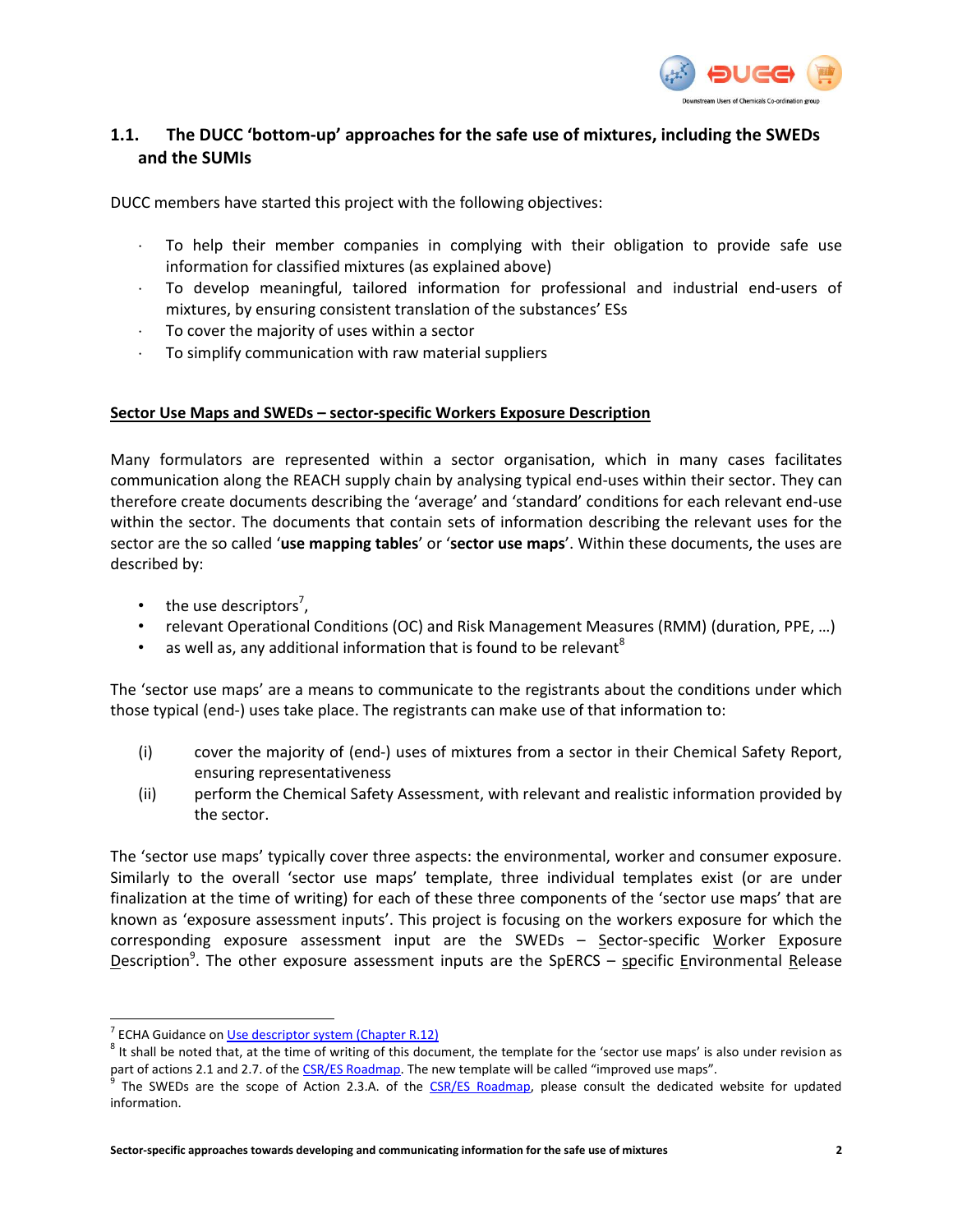

Categories, for the environment and the SCEDs – specific Consumer Exposure Determinants, for the consumer.

The sectors involved in this project have created their SWEDs, containing the relevant information in terms of workers exposure, which includes also some boundaries – usually the OC/RMM, which can be complemented with other additional quantitative values, such as maximum concentration for relevant substances, minimum tolerable DNELs, etc… This will depend on the specific situation of each sector.

The SWEDs can be used in different ways:

- by the registrant: for the workers chemical safety assessment. In this case, the registrant can include a reference to the SWED that he has used in his CSR and later on the ES of the substance – if so, the formulator will have his task facilitated;
- by the formulator:

 $\overline{a}$ 

- $\circ$  to 'validate', i.e. to compare with the incoming exposure scenarios for the substances in the mixture. If the SWED selected by the formulator covers all the conditions of use described in the exposure scenarios of all the substances present in the mixture he will sell, he can pick the corresponding SUMI and append it to the SDS of the mixture;
- $\circ$  to send it to the supplier, in case he cannot validate any SWED against the ES of the substance(s). The formulator asks the supplier to consider updating his CSR and to cover the conditions described in the SWED;
- $\circ$  to perform his own CSA<sup>10</sup>, in case he cannot validate any SWED against the ES of the substance(s). Although the SWEDs are defined for typical uses of mixtures, the information they contain is appropriate to perform a CSA for a substance. The ES resulting from the DU CSA will then reflect the conditions described in the SWED.

It has already been explained that different sectors can include different boundaries in their SWEDs, depending on the information that is known to the sector and also depending on the parameters that are found to be more significant to describe the uses of their mixtures.

There are other possible differences between SWEDs of different sectors that are worth mentioning:

- the SWEDs can be created at use or contributing activity level, i.e. they can cover the whole process that a worker has to perform or they can cover only the individual activities, i.e. only the transfer, only the mixing, only the brushing, etc.
- the SWEDs can be created for different level of hazards of the same type of product, e.g. a mixture can have different concentrations of a certain substance and depending on that the operational conditions and risk management measures may differ.

Further detail on these differences will be provided by the sectors, once their SWEDs/SUMIs are published.

<sup>&</sup>lt;sup>10</sup> For more information on how to perform a DU CSA please check the ECHA "Practical Guide 17: How to prepare a Downstream [User Chemical Safety Report](http://echa.europa.eu/documents/10162/13634/du_en.pdf)".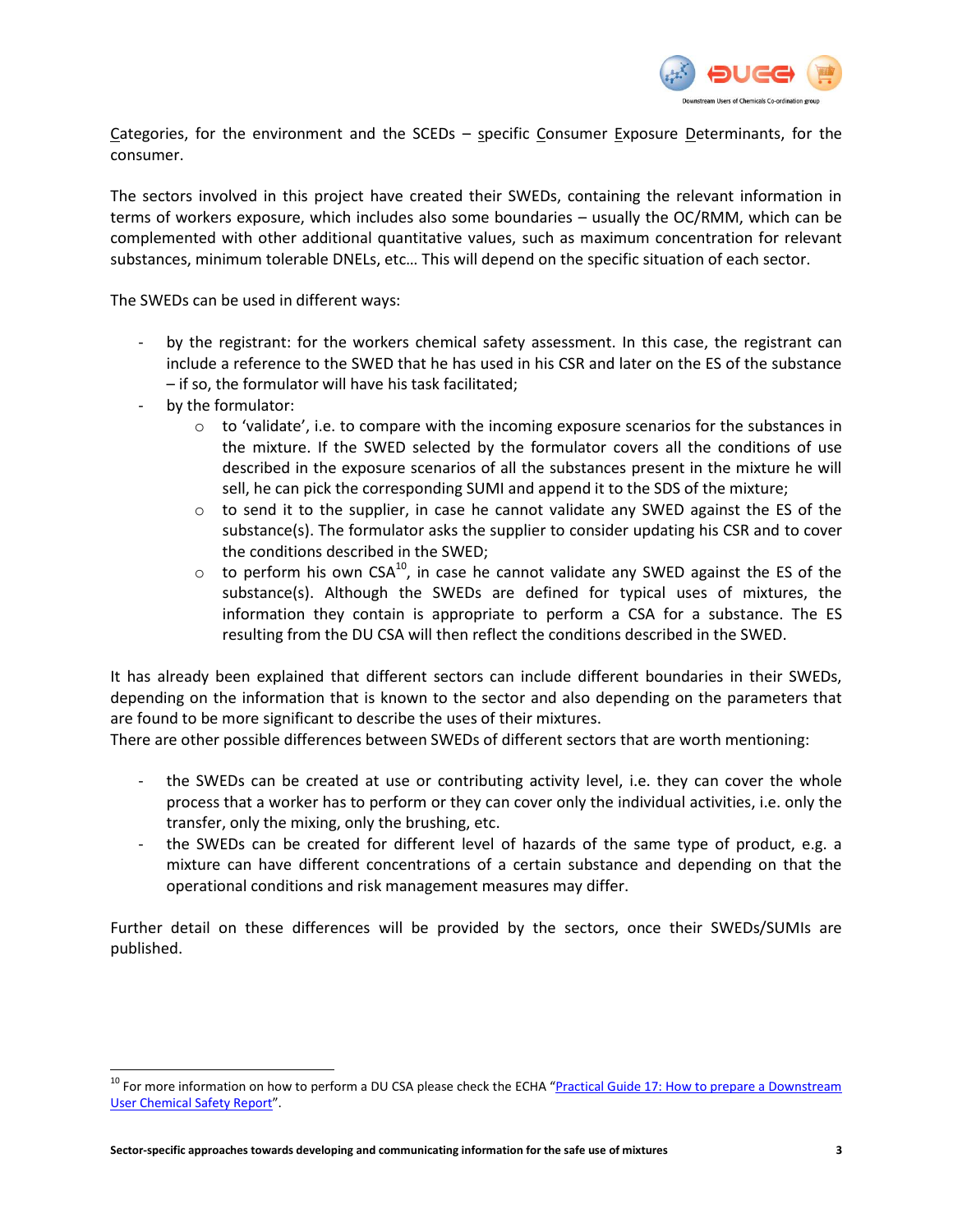

#### <span id="page-7-0"></span>**The SUMIs – Safe Use of Mixture Information**

For each SWED that has been developed a corresponding SUMI has been created (1:1 relation). The SUMIs correspond to **option 2**, mentioned above in section  $1^{11}$ .

The SUMIs follow a format (see Annex 1) and include only the information from the SWEDs that is relevant to the end-user, in a language that is understandable to him. The sector associations will make all these documents available on their website.

The SUMIs include a mandatory/common part and optional chapters, to be adapted to the needs of each sector. The common chapters are:

- Title

 $\overline{a}$ 

- General description of the process covered
- Operational Conditions
- Risk Management Measures
- Disclaimer

The optional chapters are:

- Additional good practice advice
- Additional information depending on product composition

As for the SWEDs, the SUMIs are use-oriented. This means that one SUMI can be used for multiple products.

On the other hand, more than one SUMI can be integrated within or appended to the SDS. This is due to the fact explained above that some SWEDs will be developed for the whole use and other SWEDs will be developed for a single activity. Another reason could be that the same product can be used in different ways, e.g. a paint can be used by spraying or rolling/brushing.

It is important to note that the SUMIs don't replace the SDS. As mentioned above, the SUMIs are useoriented and all the product-specific information is included in the SDS (classification, specifications of PPE, …) – this is one of the main aspects highlighted in the disclaimer included in each SUMI.

With time, once the supply chain starts integrating the SWEDs in the assessment processes, SUMIs are expected to start being received and end-users can expect to understand and process ES-related information more easily.

## <span id="page-7-1"></span>**1.2. How can the formulators use the SWEDs/SUMIs that have been developed by the sector associations?**

The first step for the formulator is to assess if his mixture is classified. For non-classified mixtures it is not legally required to provide SDS, except under certain conditions $12$ . There is nevertheless in some sectors

 $11$  Some DUCC members will prefer to follow option 1, i.e. to include the relevant safe use information in the main body of the SDS, but this project is currently focusing in option 2, i.e. to attach to the SDS the relevant safe use information.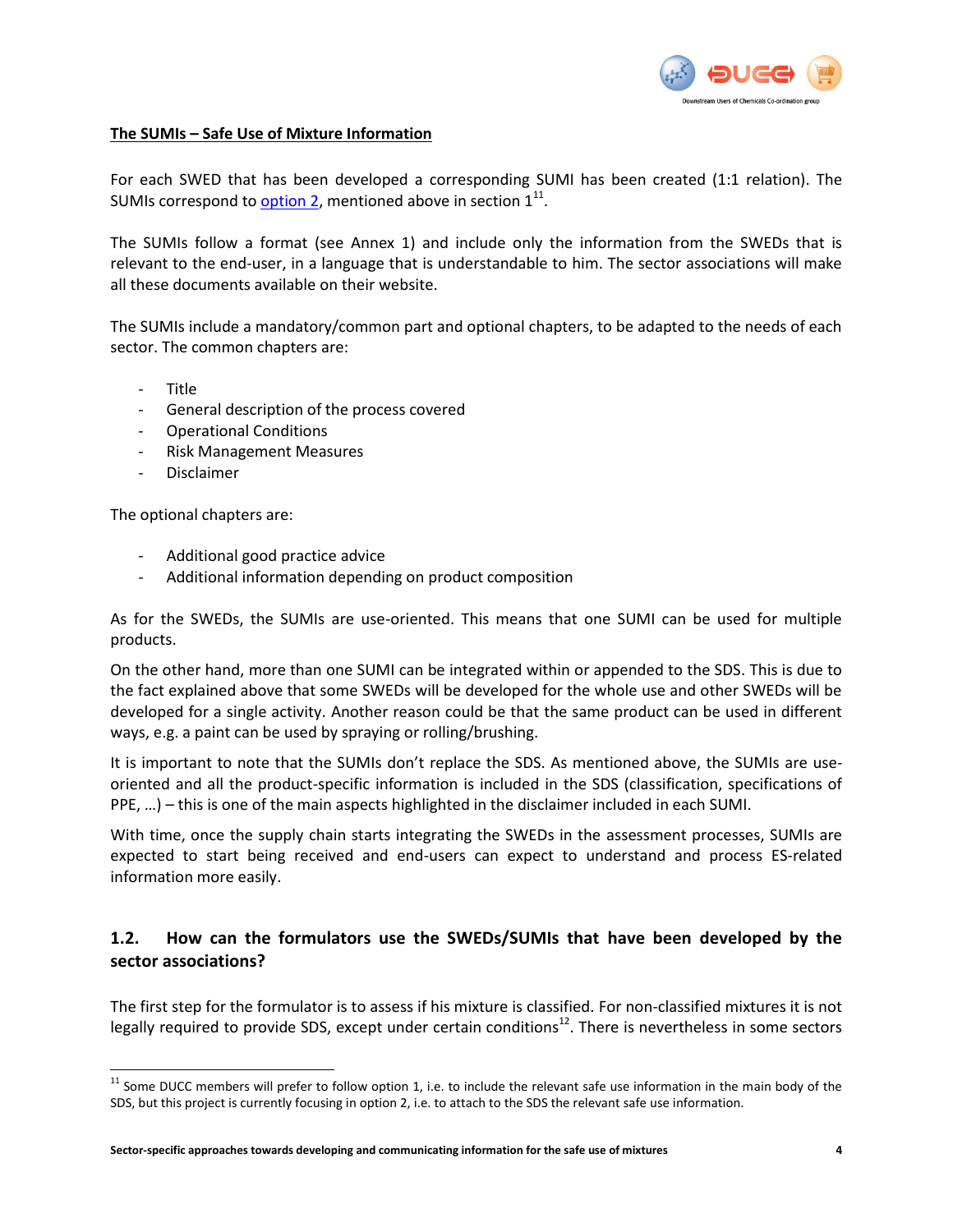

an existing practice to typically provide SDSs, but in such cases a SUMI will not be expected. If the formulator decides not to provide an SDS because the mixture is not classified, he should keep all justifying documentation.

If the mixture is classified, the formulator can look for a sectorial "bottom-up" approach. If there is none, the formulator can apply the Cefic/VCI LCId methodology<sup>13</sup>.

The figure below is a schematic overview of these first steps:



Figure 1 – Overview of the decision process on the need for the formulator to develop safe use mixture information and, if so, choosing between 'bottom-up' or 'top-down' approach.

Once the formulator finds the appropriate sectorial documentation, he will need to select the SWED which reflects how his mixture is to be used by customers, and then validate the SWED against the exposure scenarios he has received for the substances included in his mixture. This will consist of crosschecking the operational conditions and risk management measures, as a minimum. Depending on each sector, other kind of checks may be needed: maximum concentration, minimum tolerable DNEL, etc. these will be specific requirements that are found needed by each sector and explanations will be provided on a case-by-case basis. Once the formulator establishes that a SWED covers all the conditions described in the exposure scenarios of the substances in his mixture, he just needs to pick the corresponding SUMI and append it to his SDS.

<sup>&</sup>lt;sup>12</sup> Art. 31(3) - When the mixture contains: a) in an individual concentration of  $\geq 1$  % by weight for non-gaseous mixtures and  $\geq$ 0,2 % by volume for gaseous mixtures at least one substance posing human health or environmental hazards; or, b) in an individual concentration of  $\geq 0.1$  % by weight for non-gaseous mixtures at least one substance that is persistent, bioaccumulative and toxic or very persistent and very bioaccumulative in accordance with the criteria set out in Annex XIII or has been included for reasons other than those referred to in point (a) in the list established in accordance with Article 59(1); or, a substance for which there are Community workplace exposure limits.

<sup>&</sup>lt;sup>13</sup> For more information please check the **Cefic REACH Guidance and Tools website**.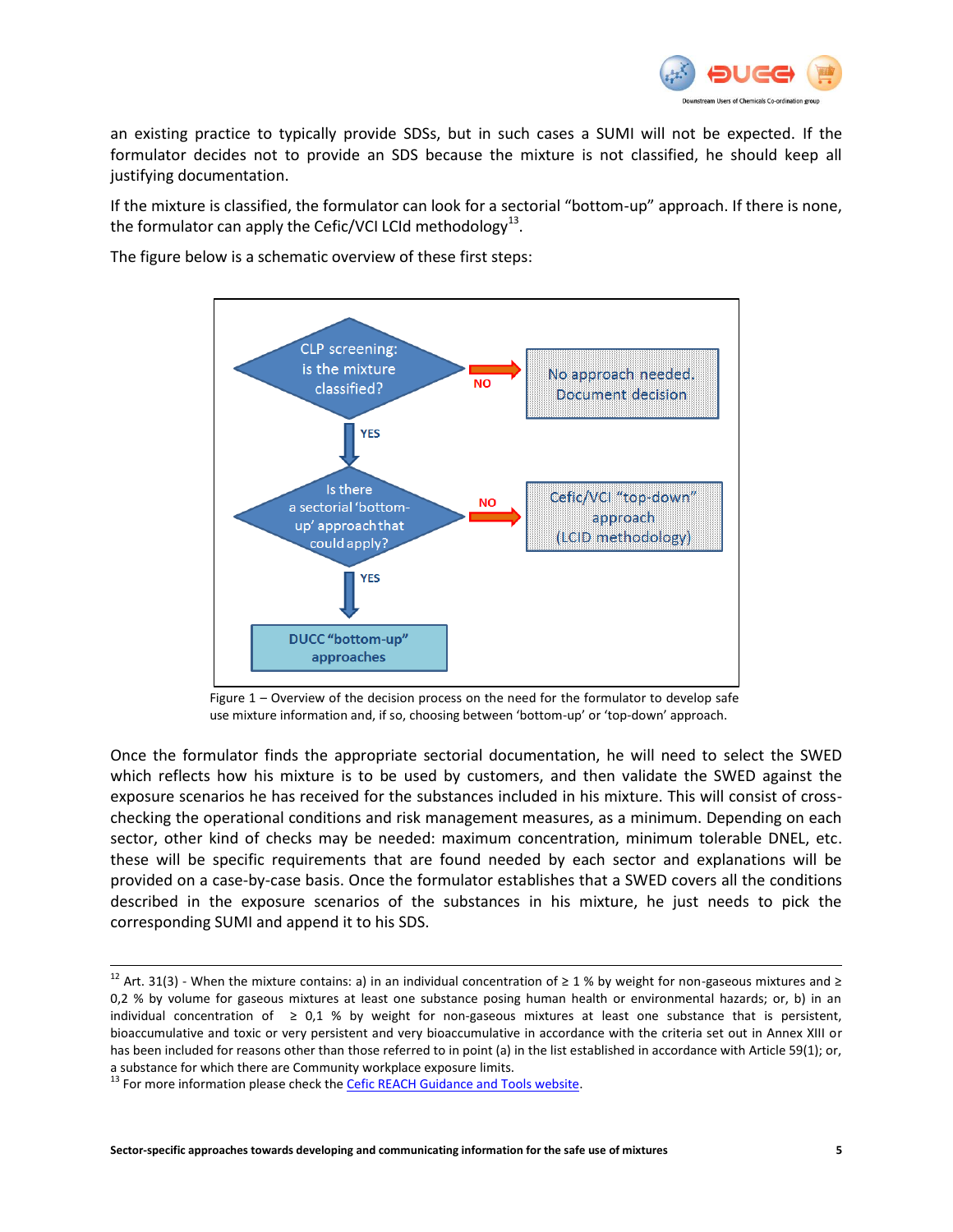

In case the formulator finds that a SWED does not cover all the conditions described in the exposure scenarios of the substances, he has several options:

- To send the SWED information back to his supplier and request supplier to cover that use, i.e. to perform a new chemical safety assessment using the information contained in the SWED.
- To perform a downstream user chemical assessment using the information contained in the SWED. As a result he will obtain an exposure scenario for a substance, for the use downstream – according to the REACH legal text this exposure scenario has to be attached to the SDS of the mixture $^{14}$ .
- To apply the Cefic/VCI LCId methodology.

The scheme below provides an overview of the processes described above:



Figure 2 – overview of the steps between validating a SWED and sending the corresponding SUMI, and what to do if no SWED can be validated

<sup>&</sup>lt;sup>14</sup> By the time of writing of this document no extensive discussion on the relation between a SUMI and an exposure scenario for a substance has taken place.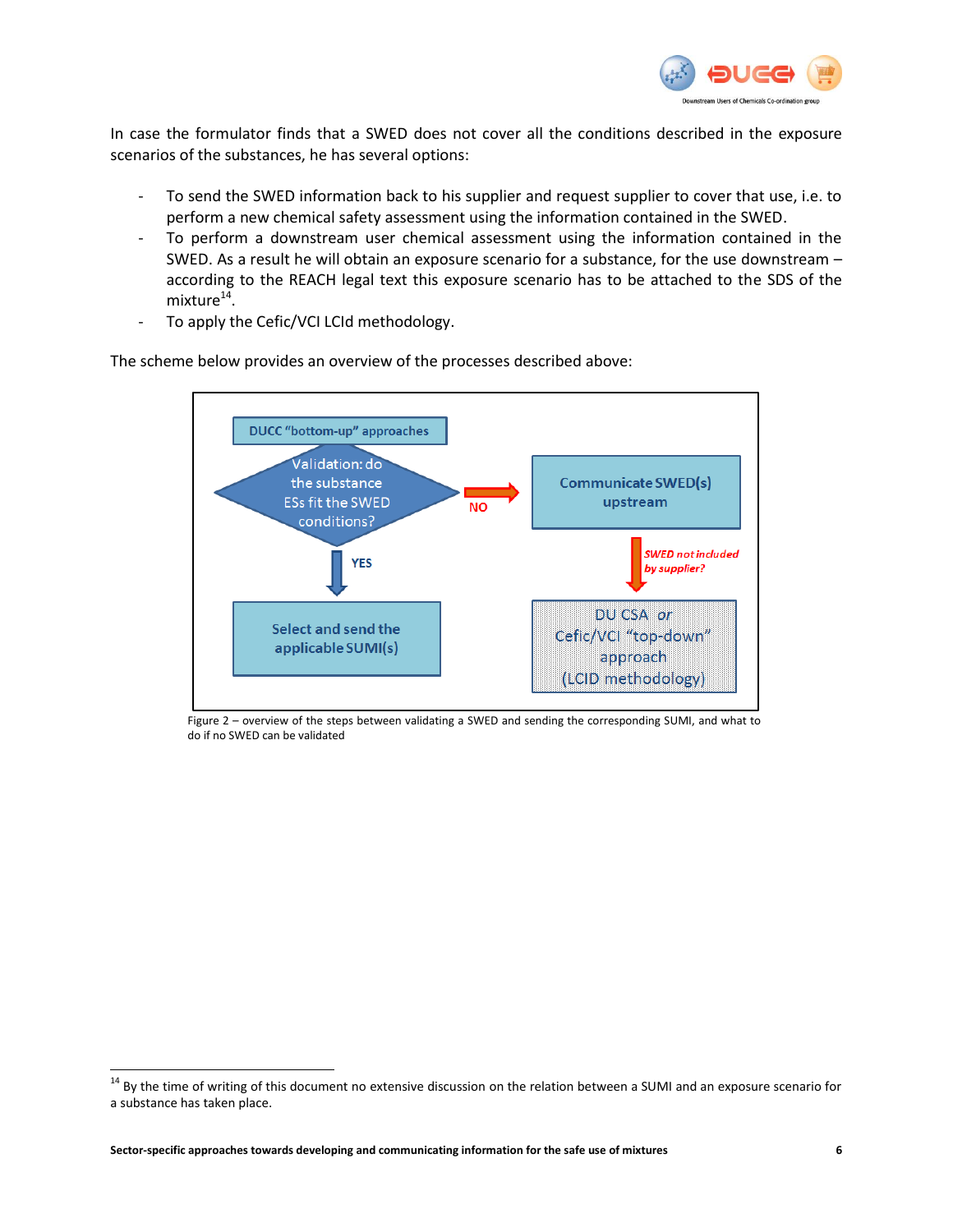

In essence:

| <b>SWEDs</b>                                                                                                                                                                                                   | <b>SUMIS</b>                                                                                                                  |  |  |  |
|----------------------------------------------------------------------------------------------------------------------------------------------------------------------------------------------------------------|-------------------------------------------------------------------------------------------------------------------------------|--|--|--|
| Communication format for upstream communication                                                                                                                                                                | Communication format for downstream communication                                                                             |  |  |  |
| Contain the input parameters for a Chemical Safety<br>Assessment - Workers Exposure (provide the exposure<br>determinants)                                                                                     | The output of the sectorial 'bottom-up' approach,<br>tailored-made for the end user                                           |  |  |  |
| <b>Applicable to</b>                                                                                                                                                                                           |                                                                                                                               |  |  |  |
| Mixtures (uses of)                                                                                                                                                                                             | Mixtures (uses of)                                                                                                            |  |  |  |
| Content based on                                                                                                                                                                                               |                                                                                                                               |  |  |  |
| Sectorial information about workers use of the mixtures<br>/ sector use maps                                                                                                                                   | <b>SWEDs</b>                                                                                                                  |  |  |  |
| <b>Used by</b>                                                                                                                                                                                                 |                                                                                                                               |  |  |  |
| Registrants                                                                                                                                                                                                    | Formulators                                                                                                                   |  |  |  |
| Formulators                                                                                                                                                                                                    | End-users                                                                                                                     |  |  |  |
| <b>Used for</b>                                                                                                                                                                                                |                                                                                                                               |  |  |  |
| Chemical Safety Assessment - workers' exposure<br>assessment (by registrants)                                                                                                                                  | Communication downstream - append to or integrate<br>the SUMIs within the SDS of the mixture (by<br>formulators)              |  |  |  |
| Validation of the incoming ES for substances - to check<br>if the conditions described in the ES for each substance<br>in the mixture are covered by the conditions described<br>in the SWEDs (by formulators) | Providing safe use information - professional and<br>industrial end-users (workers) to follow the conditions<br>described     |  |  |  |
| Where to be found                                                                                                                                                                                              |                                                                                                                               |  |  |  |
| On the sector website                                                                                                                                                                                          | On the sector website                                                                                                         |  |  |  |
| In the Cefic "Overview table of the associations<br>activities" <sup>15</sup>                                                                                                                                  | In the Cefic "Overview table of the associations<br>activities" <sup>16</sup>                                                 |  |  |  |
| <b>Other</b>                                                                                                                                                                                                   |                                                                                                                               |  |  |  |
| • 'Specific' to a sector<br>• They are not substance-based<br>. They may be complemented with a SpERC for full<br>description of the use, since they don't address the<br>environmental exposure               | • 'Specific' to a sector<br>• They are not substance-based<br>. They need to be supplied together with a Safety<br>Data Sheet |  |  |  |

## <span id="page-10-0"></span>**1.3. How will the supply chain communication work with the integration of the concept of SWEDs and SUMIs?**

1. The formulators' sector associations create the SWEDs and SUMIs, based on information they hold/receive/will collect from their end-users. The SWEDs will be part of the sector use maps.

<sup>&</sup>lt;sup>15</sup> More information in th[e Cefic REACH Guidance and Tools website.](http://www.cefic.org/Industry-support/Implementing-reach/Guidances-and-Tools1/)

 $^{16}$ Idem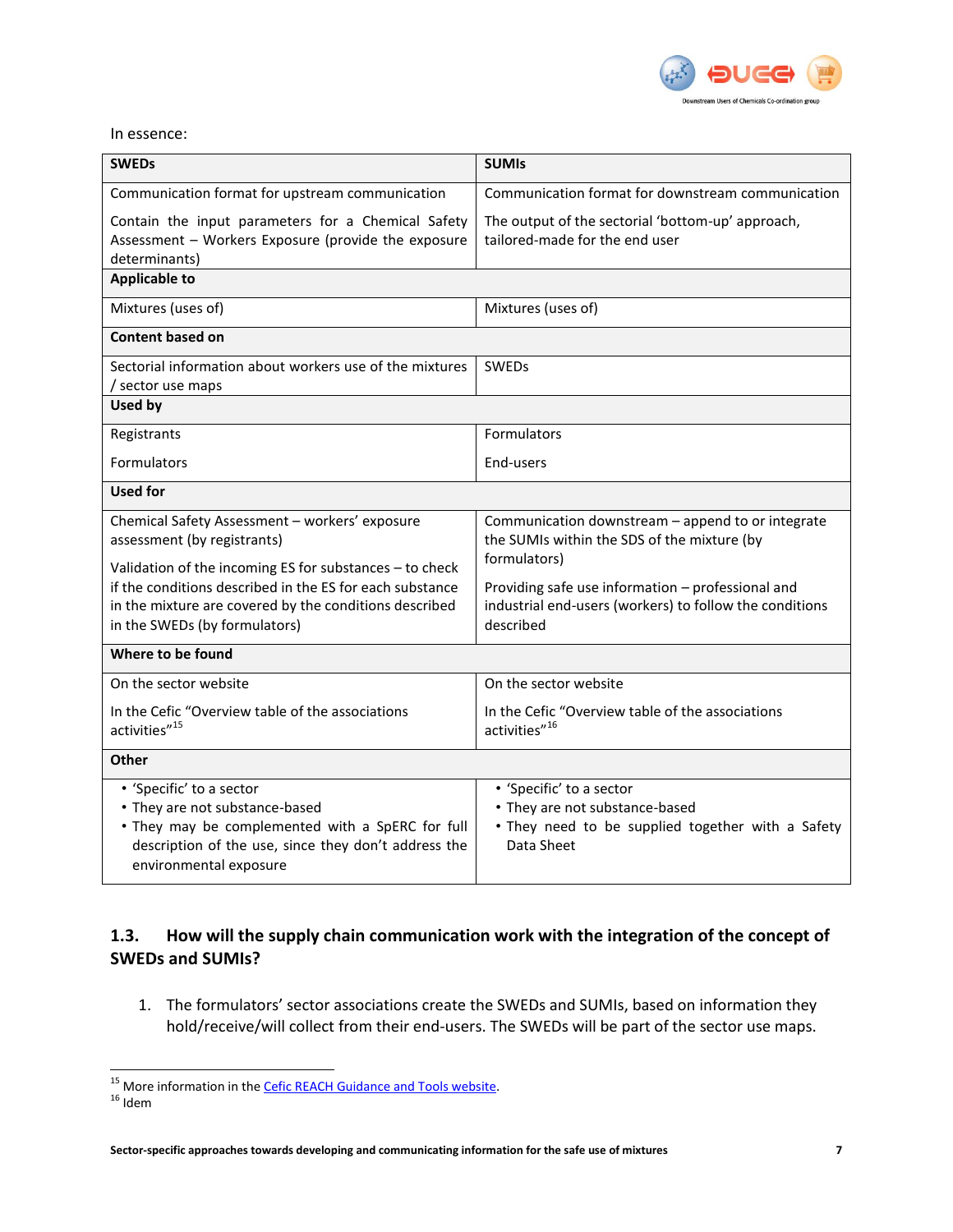

- 2. The registrant uses the information from the SWEDs when he performs the workers' chemical safety assessment.
- 3. The registrant sends the SDS for the substance and ideally includes a reference to the SWEDs that he has used, in the relevant exposure scenarios.
- 4. The formulator receives the exposure scenarios for the substances that he will include in the mixture.
- 5. The formulator validates the exposure scenarios received: he checks, for each substance included in the mixture, that the conditions described in the exposure scenario are covered by his selected SWED.
- 6. Once the formulator establishes that the SWED covers all the conditions of use described in the exposure scenarios of all the substances present in the mixture he is formulating: he picks the corresponding SUMI and appends it to the SDS of the mixture.
- 7. The end-user receives a SUMI attached to the SDS of a mixture.



Below a visual scheme is included on the use/link of SWEDs and SUMIs in the supply chain:

Figure 3 – How the communication in the supply chain will work once the SWEDs and SUMIs are implemented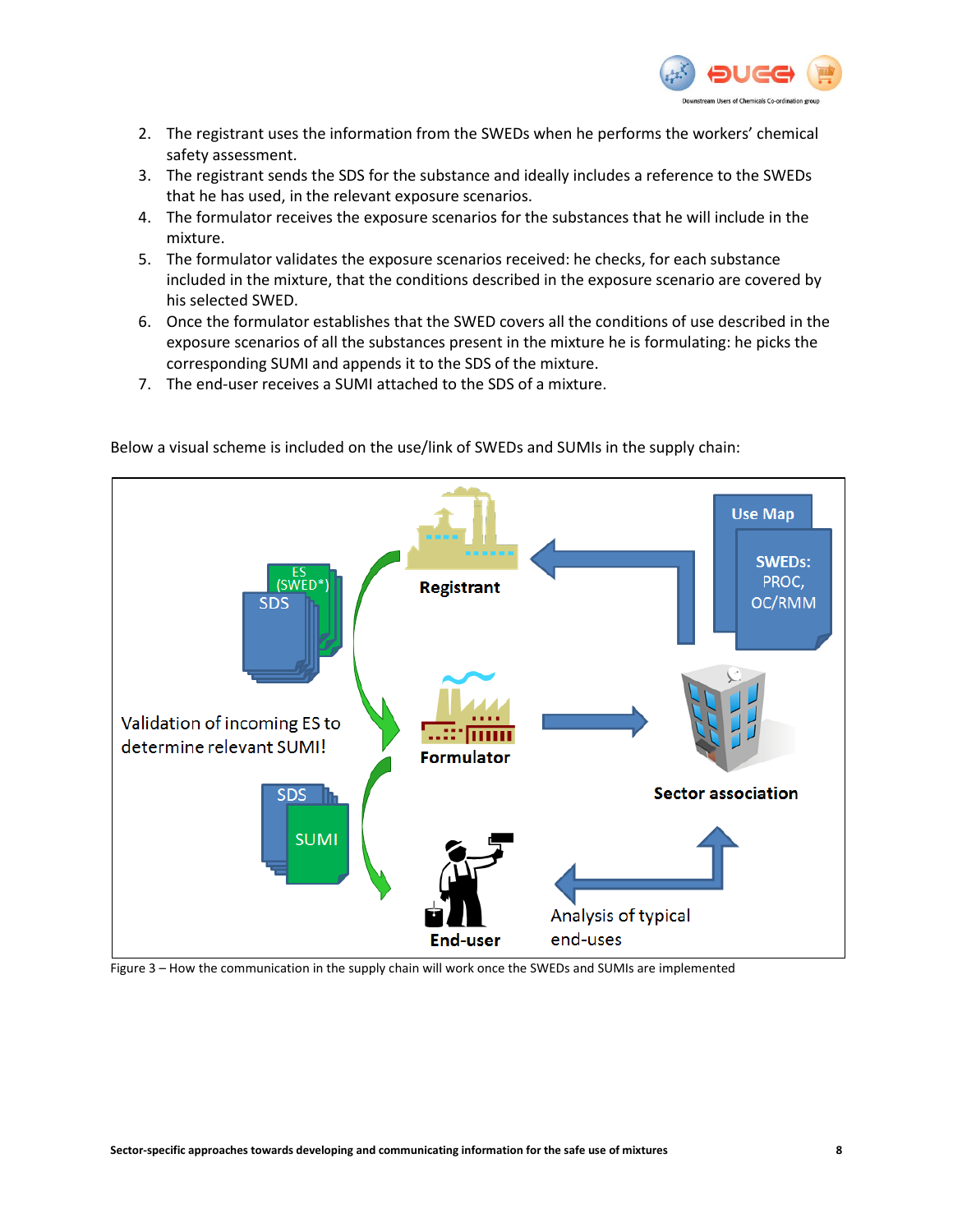

## <span id="page-12-0"></span>**2. Concluding remarks**

#### <span id="page-12-1"></span>**2.1. Main advantages of the SWEDs and SUMIs**

The SWEDs, if taken up by the registrant, will allow:

- Consistency of the safe use information that is communicated downstream.
- Additionally, if the registrants include the reference of the SWED that they have used, the formulator will more easily do the 'validation' step.
- To reduce situations where the registrant proposes conditions that are not appropriate in practice, because the OC/RMM mentioned in the SWEDs are relevant for the end-user.

The use of the SUMIs in the SDS of mixtures allows that:

- $\blacksquare$  Fnd-users will understand better the information received
- End-users will receive the information that is relevant for their tasks
- $-$  End-users will become familiar with the template
- The information will be presented in a harmonised way, allowing the future integration in the ESCom Standard Phrase catalogue<sup>17</sup>
- Translation of SUMIs in the future is facilitated

Both elements ensure:

 $\overline{a}$ 

- Representativeness / Realistic and meaningful information: the information has been prepared by sectors who are in the possession of information regarding the market and (end-) use of the mixtures
- Standardisation and Harmonisation: if the same templates are used the collection and use of information is facilitated
- Simplicity: the end-users will better understand and more easily put in place the information they receive

#### <span id="page-12-2"></span>**2.2. Boundaries in the use of the SWED/SUMI approach**

The sectorial approaches based on SWEDs/SUMIs are meant to help formulators in complying with their obligations for communicating safe use of mixtures. They don't cover the obligation of the formulator to check if his conditions of use of a substance are covered.

It is also important to note that the SWED/SUMI approach is focusing on the workers exposure assessment and therefore is addressing the case of mixtures classified for health hazards. There may be mixtures that are also classified for the environment, and the SWED/SUMI approach may need to be complemented by the use of a SpERC. Some of the DUCC sectors may choose to include in the SUMI some (additional) information related to environmental considerations, but there hasn't been an extensive discussion at DUCC level on how to relate a SWED/SUMI to a SpERC.

<sup>&</sup>lt;sup>17</sup> For more information on ESCom please check the **Cefic dedicated website**.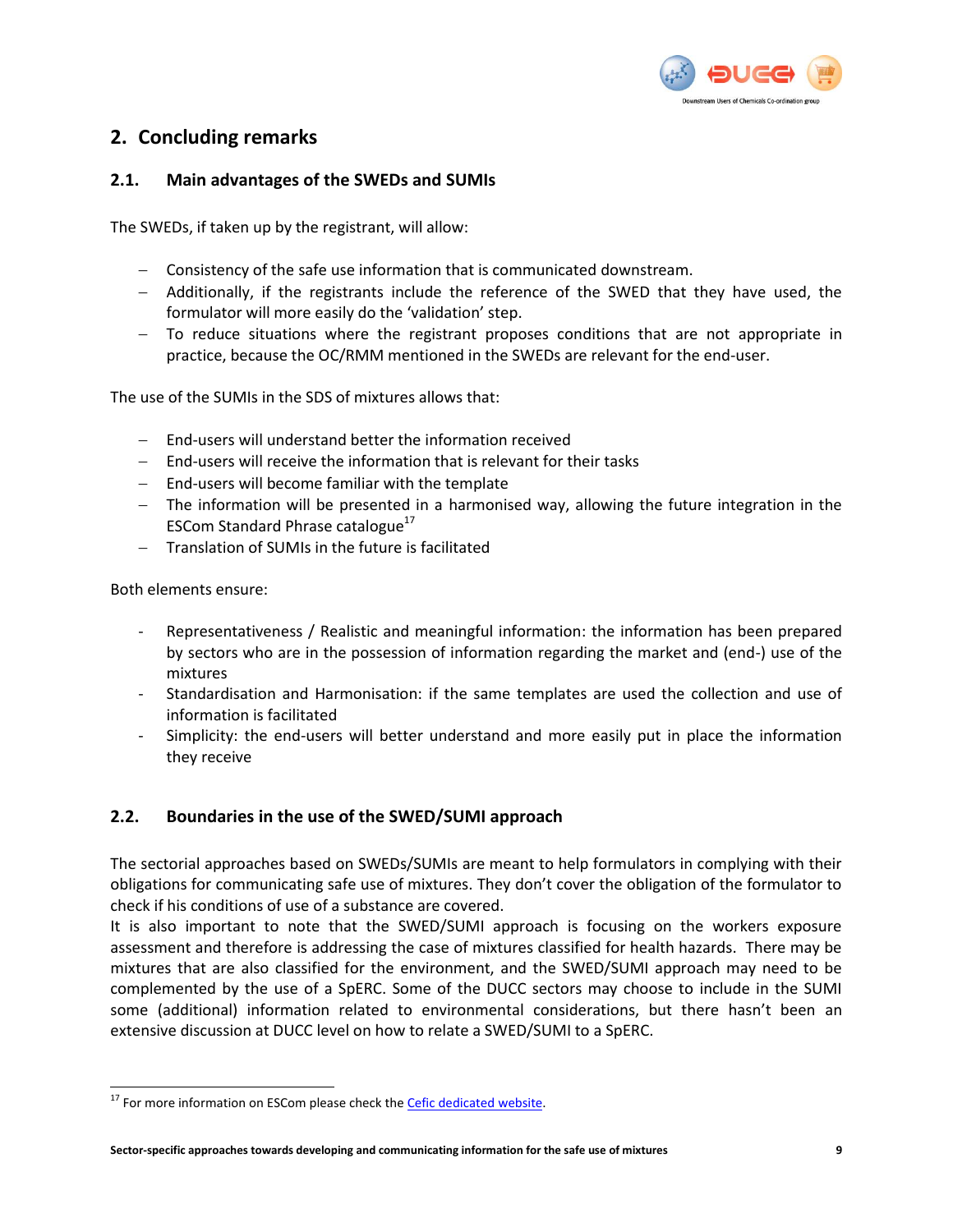

#### <span id="page-13-0"></span>**2.3 Next steps**

Following the publication of the SWEDs/SUMIs by the DUCC members, the sectors will work on:

- Development of Chesar input files,
- Selection of relevant phrases to be proposed for the ESCom phrase catalogue.

Both actions are expected to be developed in the course of 2016.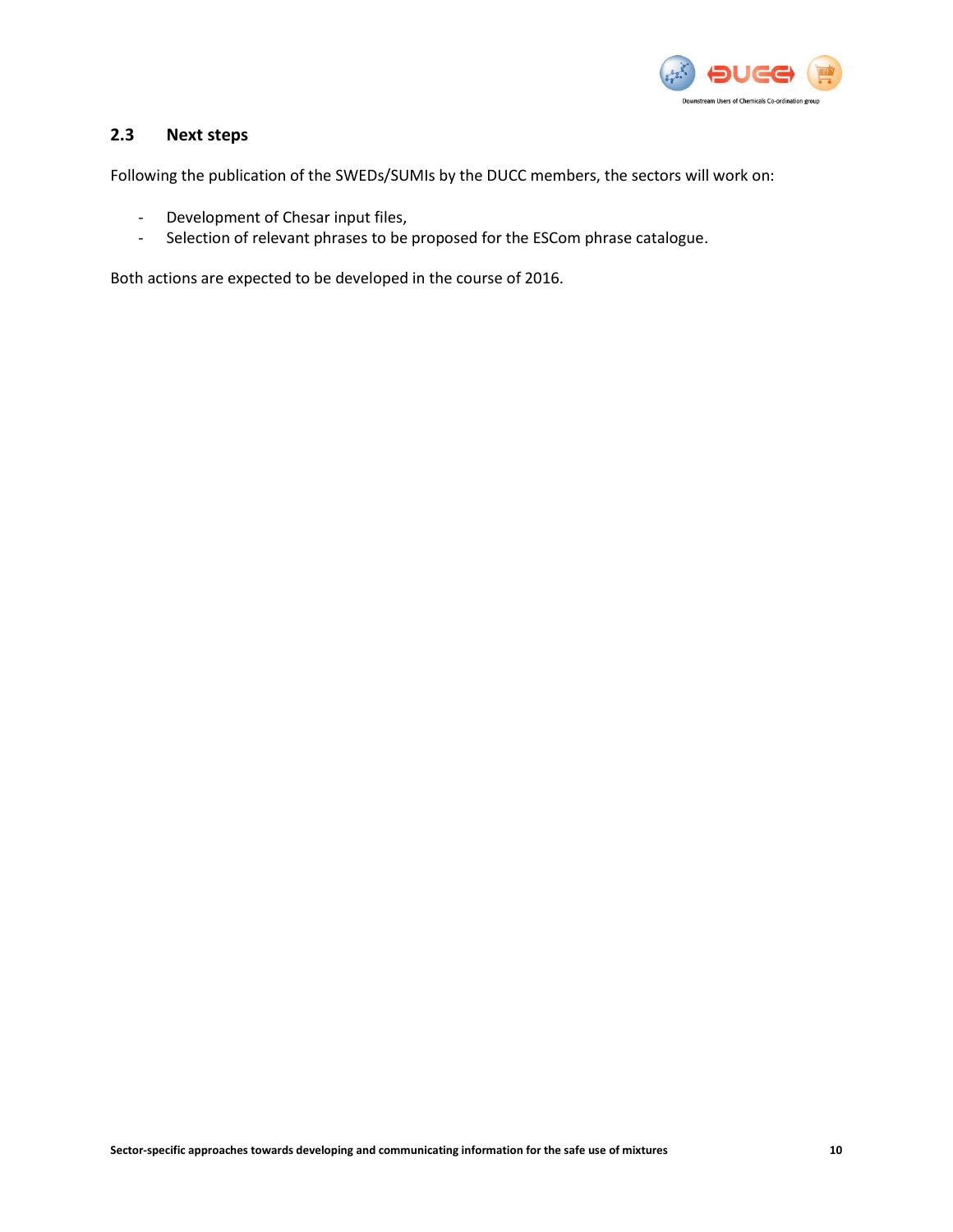

### <span id="page-14-0"></span>**Annex 1 – SUMI template**

| <b>SUMI</b><br>Safe Use of Mixtures Information for<br>end-users | [Sector/Company logo] |
|------------------------------------------------------------------|-----------------------|
|                                                                  |                       |
| Text $l^{18}$<br>Title:                                          |                       |

*This document is intended to communicate the conditions of safe use for the product and should always be read in combination with the product's Safety Data Sheet and labels.*

#### **General description of the process covered**

[ Text ]

This section may include a reference to the Use descriptors (SU, PROC / PC and ERC, if applicable) or include a sentence like: "This safe use information is linked to SWED sector code ..." (a link to the SWED would ideally be included).

*Obs: we acknowledge that this information may not be relevant for the end user but rather for the enforcement/competent authorities, so each sector should take a decision on its relevancy.* 

#### **Operational Conditions**

[ Text ] or

 $\overline{a}$ 

| Maximum duration          | Text     |
|---------------------------|----------|
| Range of application      | [ Text ] |
| <b>Process conditions</b> |          |
| Air exchange rate         | Text ]   |
| Others                    | Text     |
| ()                        | Text     |

This section should consist of text or a table including all the 'restrictions' that the end-user needs to follow, taken from the exposure assessment (e.g. ECETOC TRA), such as the

 $18$  Include the version number in the SUMI (e.g. in the header, footer, ...). Obs: the names/version numbers of the SWEDs and SUMIs will be similar to demonstrate the link.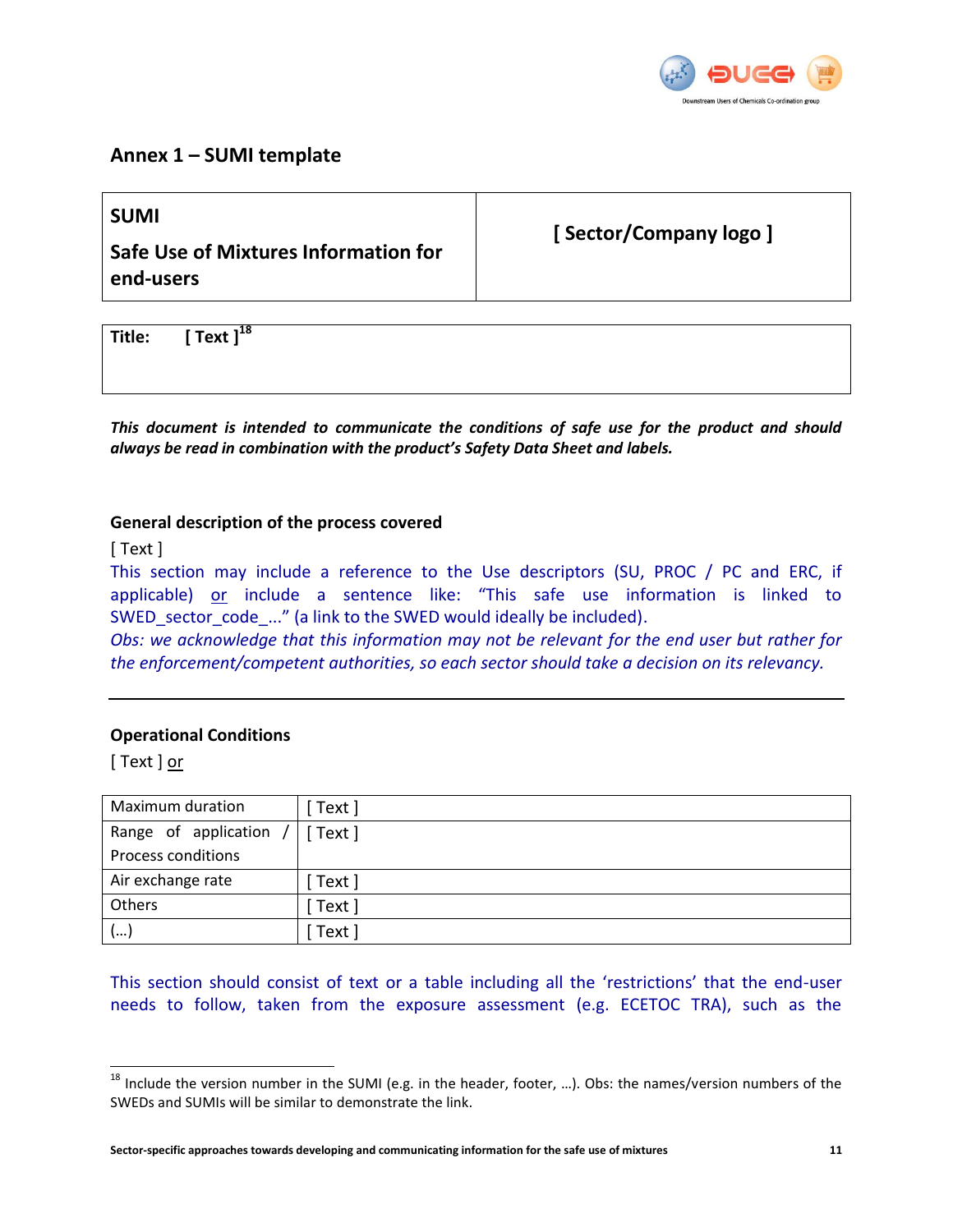

parameters included above. This section should also include environmental considerations, if relevant.

#### **Risk Management Measures**

[ Text + "See chapter 8 of this Safety Data Sheet for specifications"]

This section can include relevant pictograms and environmental considerations, if relevant.

#### **Optional chapters**

#### **Additional good practice advice**

[ Text ]

This section should include, when relevant, good practice recommendations/information, comprising e.g. relevant pictograms. It may refer to environmental considerations as well.

#### **Additional information depending on product composition**

[ Text ]

This section should include references to other relevant sections of the SDS.

Eg. The case of GEIS from A.I.S.E. in case of presence of certain allergenic substances; presence of certain hardeners for CEPE, etc…

#### **Disclaimer**

[ Text ]

#### *Below is just a generic example, for each sector to adapt.*

*This is a generic document for communicating conditions of safe use of a product. This document relates only to conditions of safe use and is not specific to a product. It is the responsibility of the formulator to link this SUMI to a specific product that he is selling.* 

*If a SUMI code is mentioned in Section 1 of the SDS of a product, the formulator of that product declares that all substances in the mixture are present in such concentration, that the use of the product within the conditions of the SUMI is safe. When available, this safe use is ensured by evaluating the results of the chemical safety assessments as performed by the raw material suppliers. When no chemical safety assessment has been carried out by the supplier for an ingredient that contributes to the classification of the mixture, the formulator has performed a safety assessment himself.* 

*Following Occupational Health legislation, the employer of workers that use products that are assessed as safe following SUMI conditions remains responsible for communicating relevant use information to employees. When developing workplace instructions for employees, SUMI Sheets should always be considered in combination with the SDS and the label of the product.* 

*[Sector name] is under no conditions liable for any damage, no matter of what kind, which is the direct or indirect consequence of acts and/or decisions (partly) based on the contents of this document.*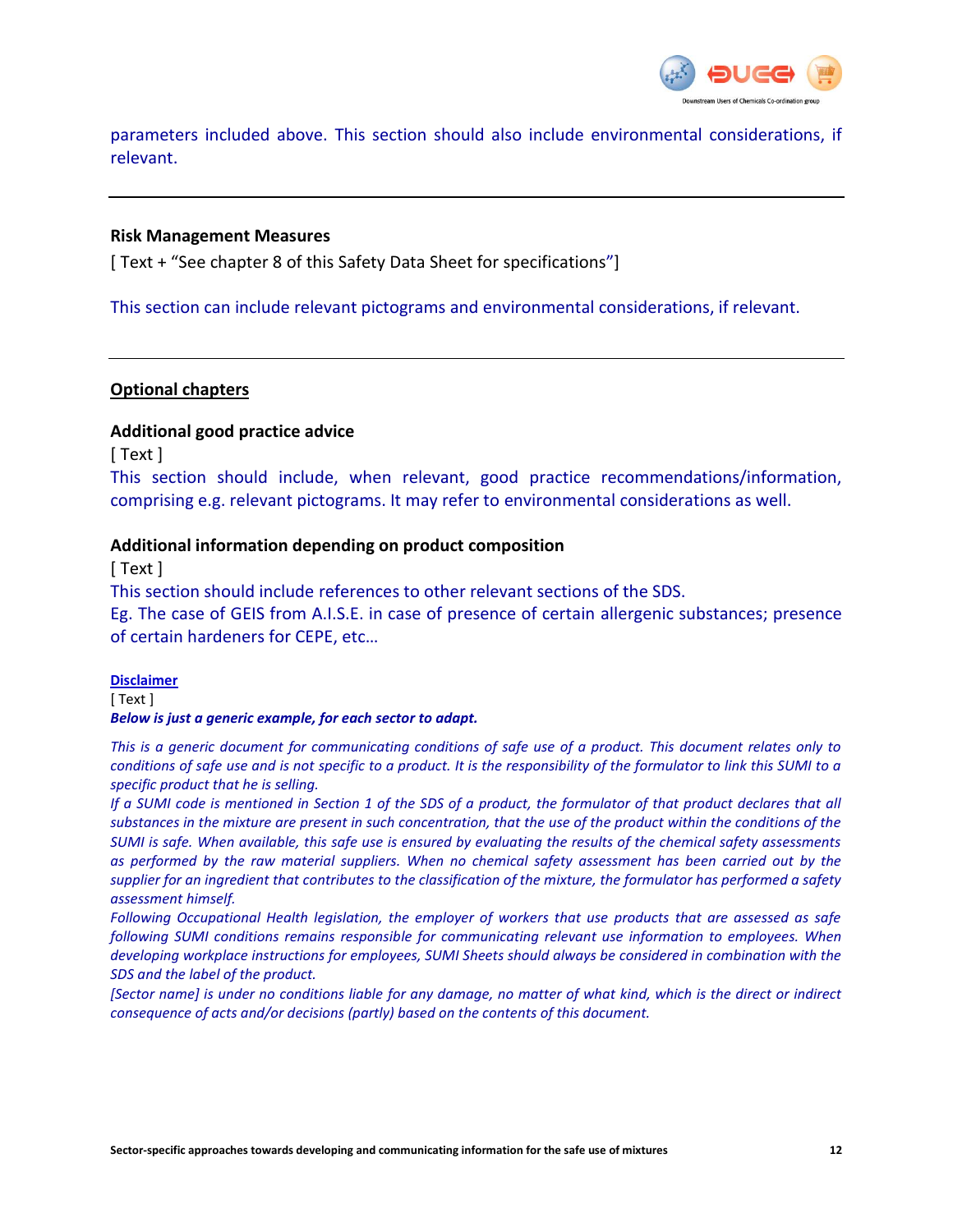

## <span id="page-16-0"></span>**Annex 2 – General instructions for sectors to fill the SUMI template**

- 1. The version number of the SUMI is to be included in the document, e.g. either in the header or footer.
- 2. Each sector to decide if the use descriptor codes need to be included. As an alternative a link to the corresponding SWED can be given (in this case the SWED will contain the use descriptors).
- 3. The fields where "[ text ]" or other text inside square brackets appears is to be replaced by the relevant content.
- 4. The text in blue font is to be removed. It serves as orientation and exemplification.
- 5. The optional chapters are for each sector to decide whether they are relevant.
- 6. The disclaimer is to be adapted by each sector.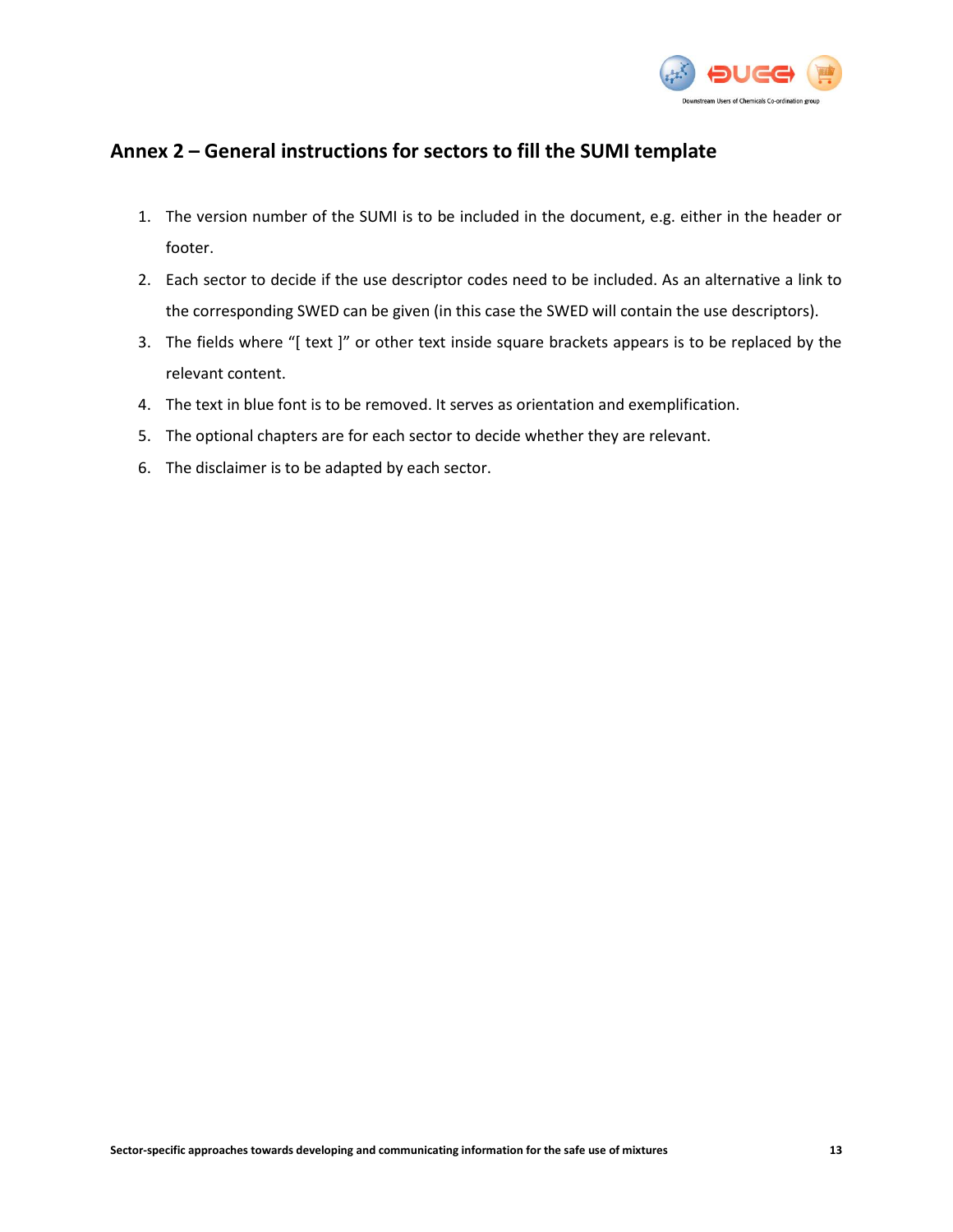

## <span id="page-17-0"></span>**Annex 3 – Additional supporting material**

#### <span id="page-17-1"></span>**DUCC Sectorial 'bottom-up' approaches**

- Presentation at ENES 9 Sector-specific approaches for deriving information towards developing and [communicating safe](http://echa.europa.eu/documents/10162/21978227/enes9_d_2_sumi_en.pdf)‐use of mixtures
- Presentation at ENES 8 [Downstream user sectors: Safe Use of Mixtures](http://echa.europa.eu/documents/10162/21878363/enes_8_sumi_en.pdf) Information (SUMIs). [State of play and next steps](http://echa.europa.eu/documents/10162/21878363/enes_8_sumi_en.pdf)
- Presentation at ENES 7 [Sector approaches to generating safe use information \(the "bottom-up"](http://echa.europa.eu/documents/10162/21771098/3_1_ducc_mixture_en.pdf)  [approach\): Update on latest developments and next steps](http://echa.europa.eu/documents/10162/21771098/3_1_ducc_mixture_en.pdf)

#### <span id="page-17-2"></span>**Cefic/VCI LCId methodology**

- Presentation at ENES 9 to be updated soon[: http://echa.europa.eu/en/view-article/-](http://echa.europa.eu/en/view-article/-/journal_content/title/ninth-meeting-of-the-exchange-network-on-exposure-scenarios-enes-) [/journal\\_content/title/ninth-meeting-of-the-exchange-network-on-exposure-scenarios-enes-](http://echa.europa.eu/en/view-article/-/journal_content/title/ninth-meeting-of-the-exchange-network-on-exposure-scenarios-enes-)
- Presentation at ENES 8 [Practical Guide for Mixtures and LCID Methodology .Progress report](http://echa.europa.eu/documents/10162/21878363/enes_8_cefic_lcid_methodology_en.pdf)
- Presentation at ENES 7 [The Lead Component Identification Methodology \(the "top-down"](http://echa.europa.eu/documents/10162/21771098/3_1_cefic_en.pdf) [approach\) explained: Workflow and practical guidelines](http://echa.europa.eu/documents/10162/21771098/3_1_cefic_en.pdf)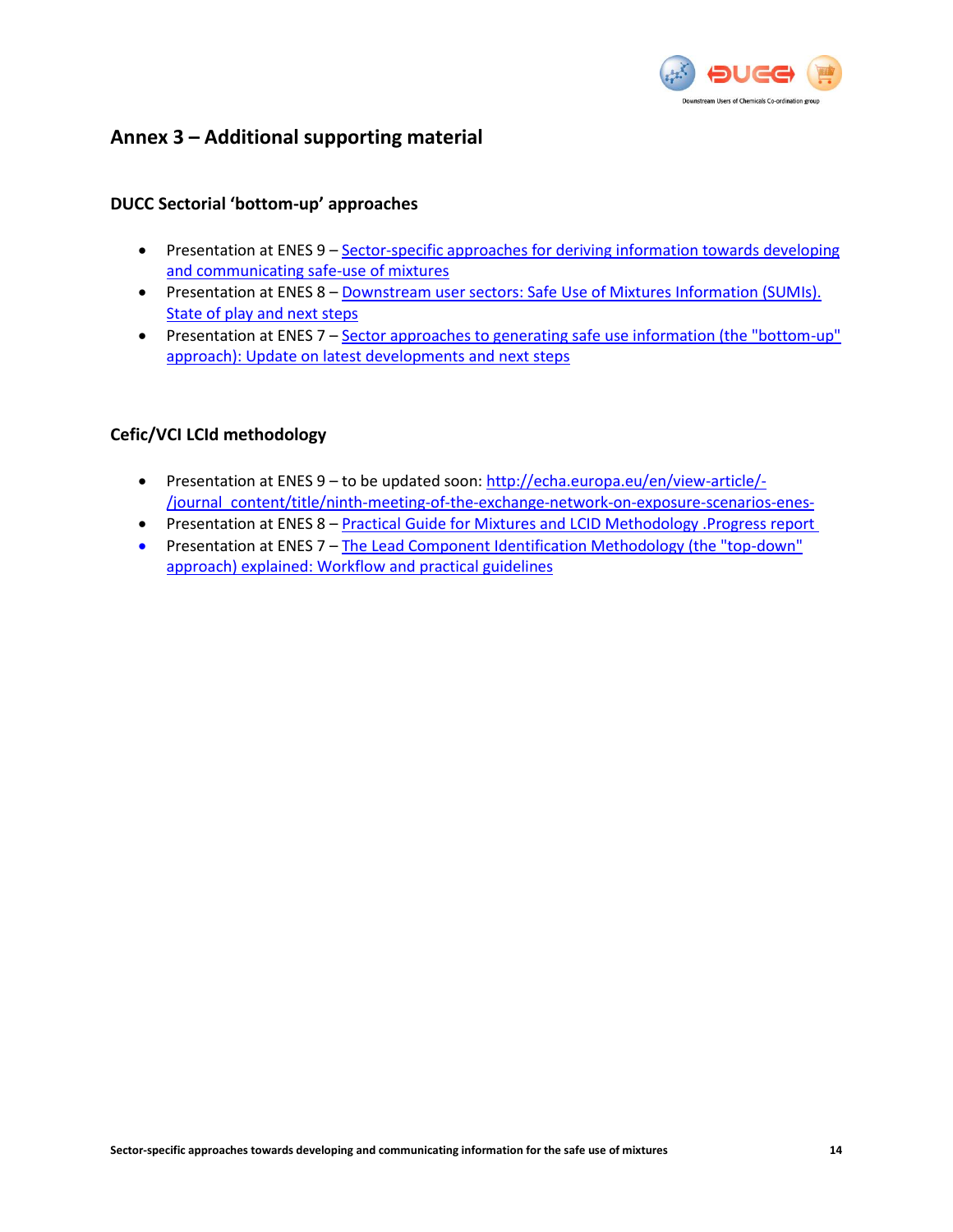

# <span id="page-18-0"></span>**Annex 4 – Representatives of the DUCC Mixtures TF who have contributed to the development of this document**

Alain D'Haese, FEA Divina Gómez, FEICA Elisa Sétien, EFCC Francesca Angiulli, A.I.S.E. Irantzu Garmendia Aguirre, Fecc Jan Robinson, CEPE Kees Visser, PPG/CEPE Laura Portugal, DUCC Marianne Lyngsaae, Brenntag/Fecc Marten Kops, NVZ/A.I.S.E. Martin Glöckner, EFCC Thomas May, Axalta Coatings System/CEPE Torsten Funk, Sika/FEICA